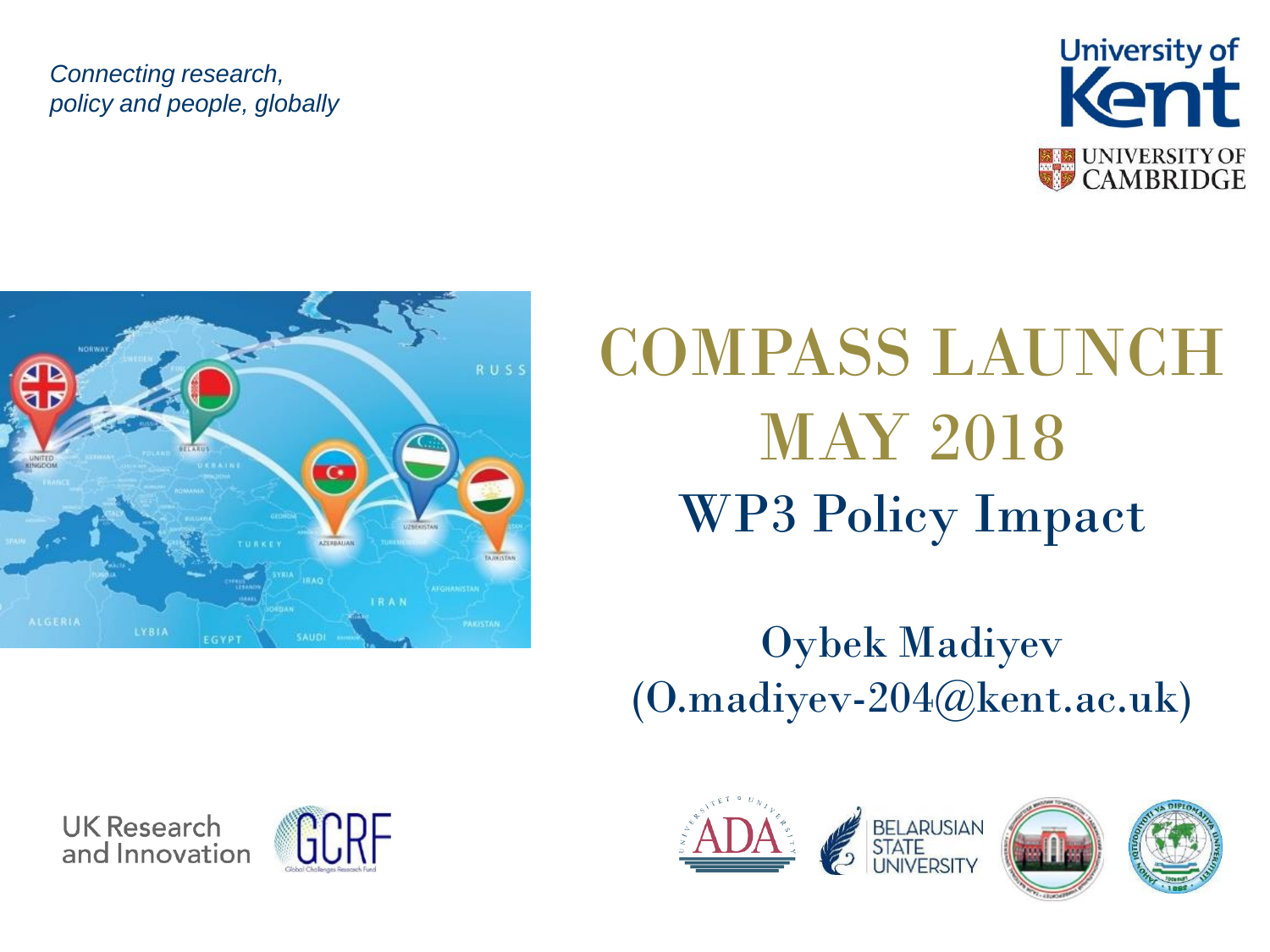



### WP 3 – Overall strategy and aims

- **I** Identifying relevant stakeholders
- **IF Internationalising the consortium's policy impact capacity through organising** 
	- *Policy Forums*
	- *Executive Schools*
	- *Study Trips*

UK Research<br>and Innovation

GCRF

- *Tailored roundtables with policy-makers in the region and Europe*
- **Developing policy impact outputs for dissemination and policy**

recommendations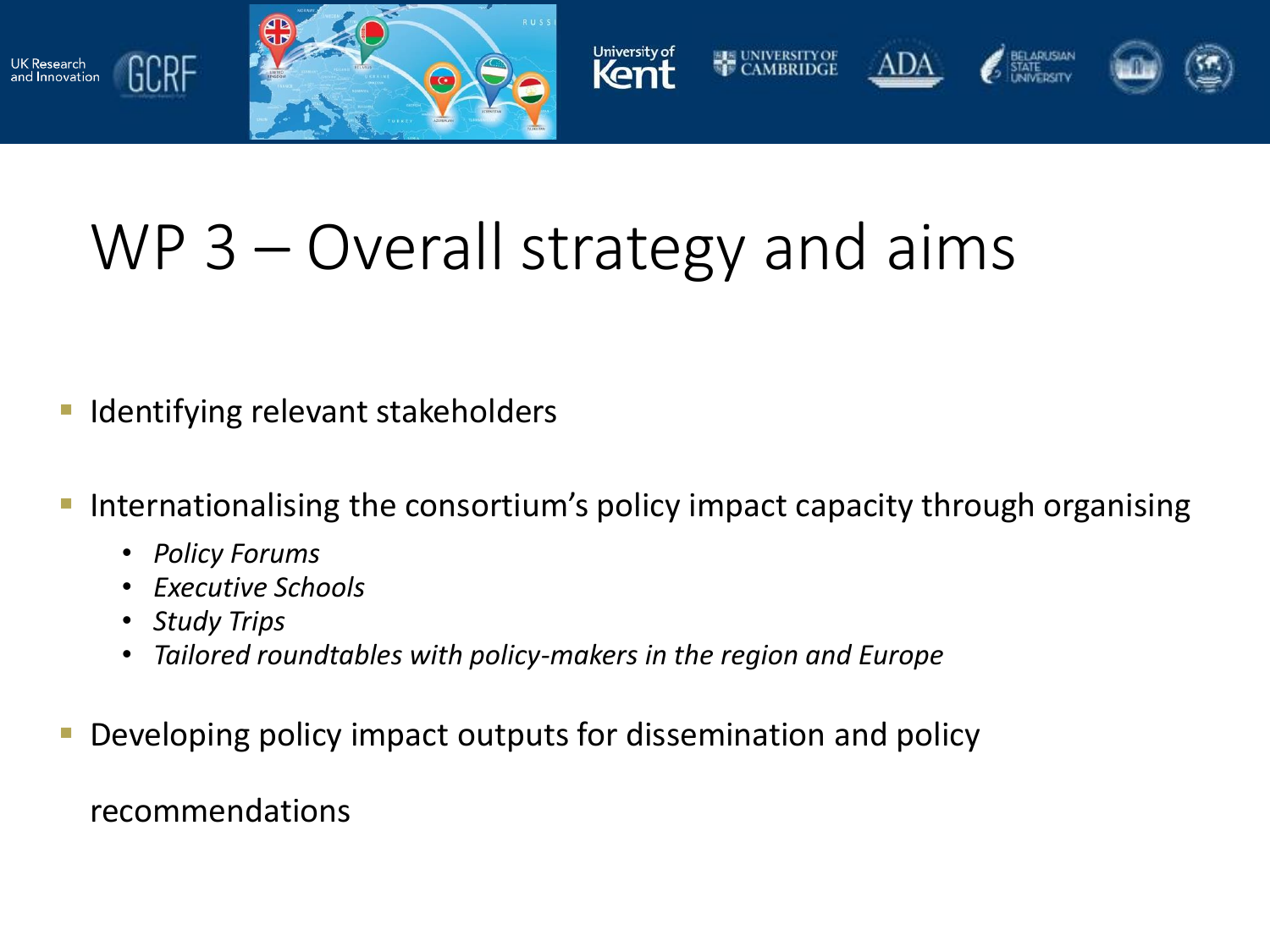



# Key groups of stakeholders

**Policymakers** 

UK Research<br>and Innovation

GCRF

- **Practitioners and international think-tanks**
- **Regional and local interest groups**
- **Relevant academic research centres and professional**

associations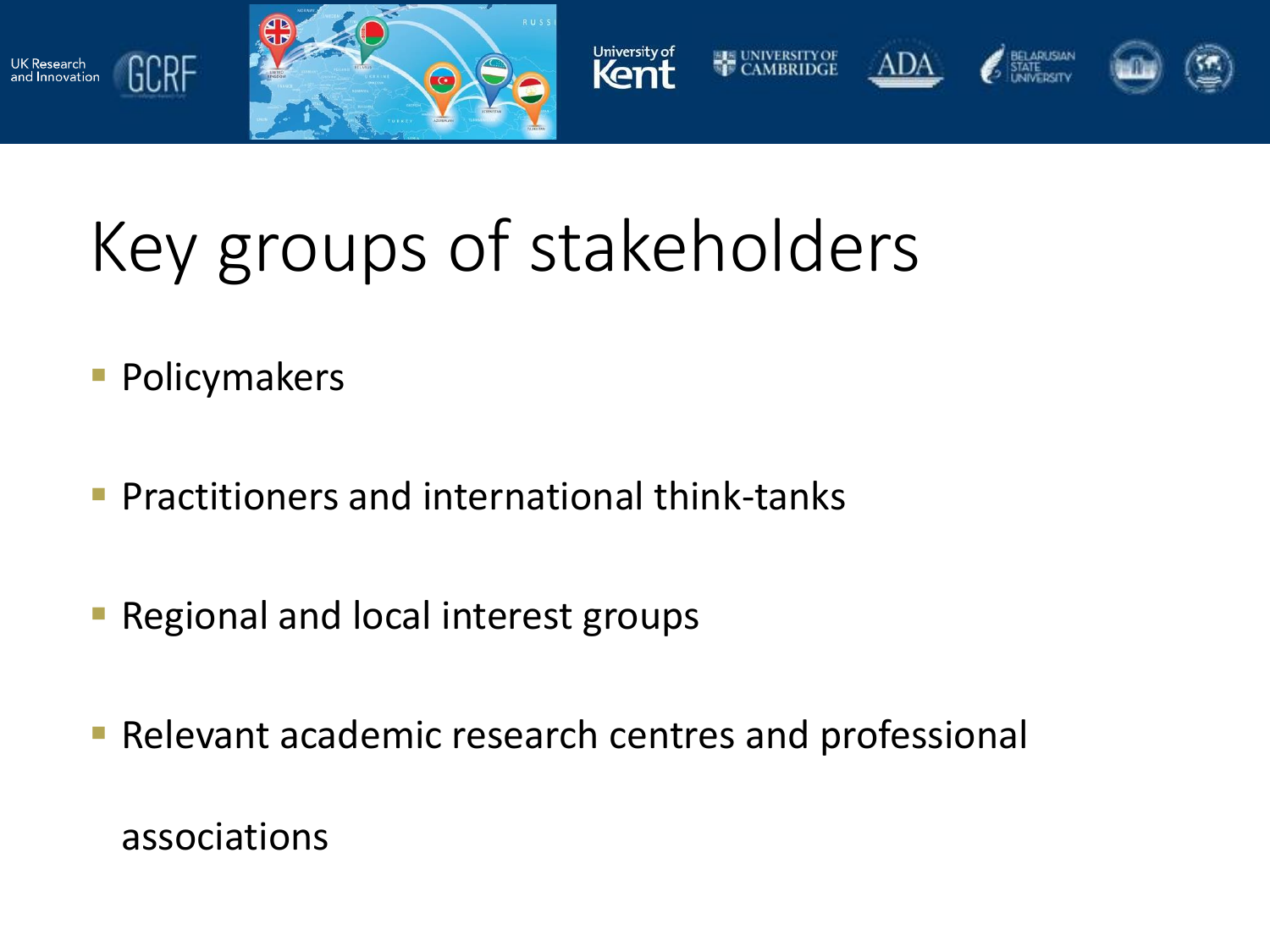



### Internationalisation of Policy Impact Capacity: *specific activities*

#### 1) **Policy forums**

GCRF

UK Research<br>and Innovation

| 23-25 May 2018            | MD Forum in Minsk                                                            |
|---------------------------|------------------------------------------------------------------------------|
| <b>27-29 January 2019</b> | London Forum                                                                 |
| <b>April 2019</b>         | Minsk Dialogue Forum: developing cooperative orders – the EurAsian dimension |
| October 2019              | Forum at ADA University: GENDER, Education and governance                    |
| <b>April 2019</b>         | Forum at UWED: rising powers and regional security                           |
| October 2020              | Forum at TNU: Eurasian Identity and sustainable communities                  |
| March/April 2021          | FORUM at UWED: OBOR and global governance                                    |

#### 2**) Study Trip to Brussels (20-26 January 2019)**

**The key skills/themes to be developed:**

- **EU-Decision Making**
- **Negotiation Skills Workshop**
- **Funding & Tender Opportunities**
- **Roundtable discussions on EU's Global Strategy**
- Cocktail with Eastern Partnership's/Central Asia's Diplomatic Advisers from the 28 Member States at Residence's Palace
- **3) Executive Summer Schools (ESS) : Baku and Dushanbe**
- **4) Theme/policy-focused roundtables: London & Brussels**
- **5) Concluding Conference - Cambridge, September 2021**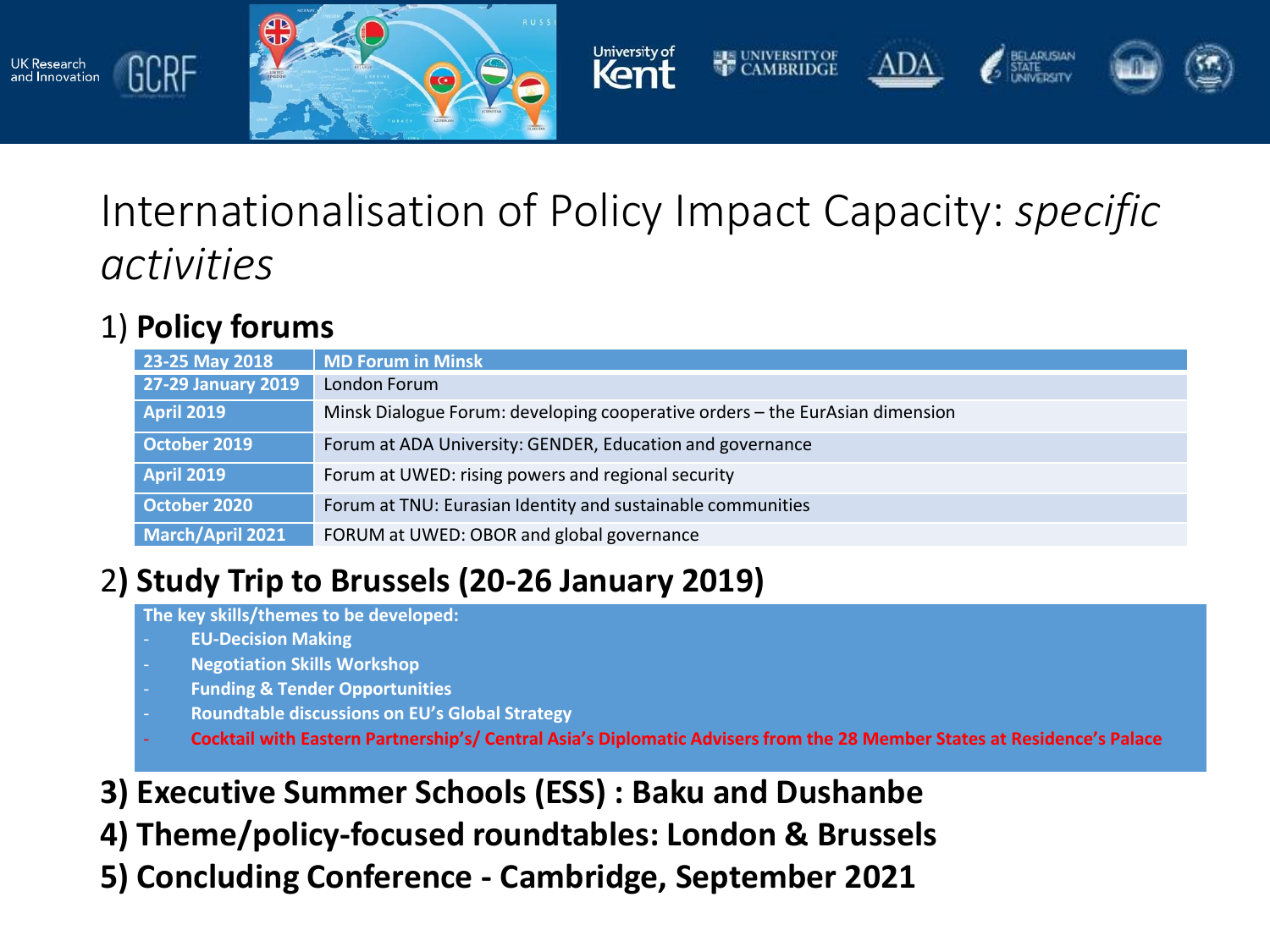

UK Research<br>and Innovation



## Policy Impact Outputs

- Improved policy advice for UK policy makers
- Orientation of important stakeholders in Belarus, Azerbaijan, Uzbekistan and Tajikistan towards the UK
- Increased awareness of improved regional cooperation in local civil society
- Deeper engagement with the region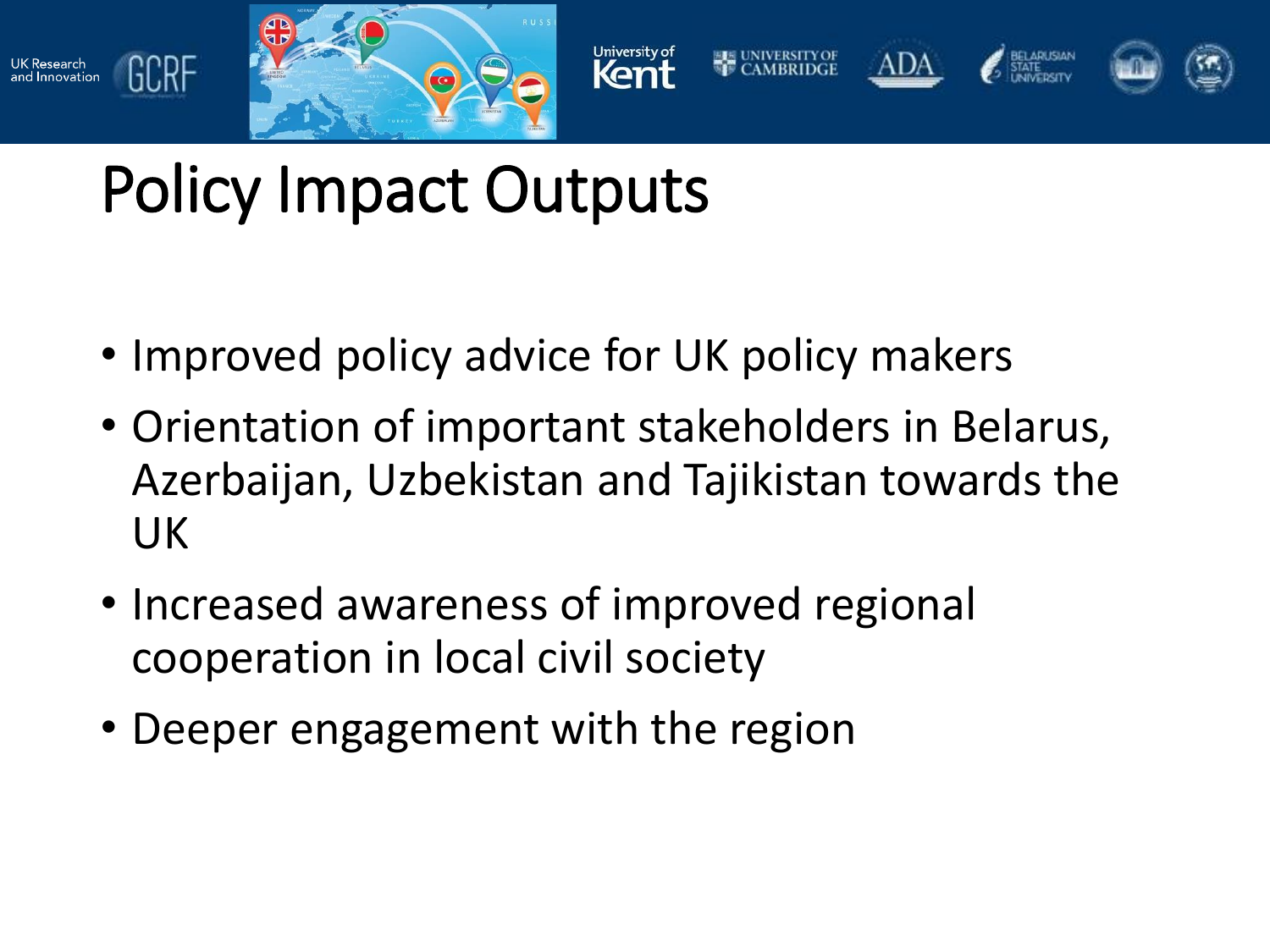



# Action Plan

UK Research<br>and Innovation

GCRF

- Annually: Organised policy forums biannually in different regional locations (autumn and spring)
- 2019/20: Organise Executive Schools for policymakers and other relevant stakeholders (time- tbc)
- 2020/21: Organise target policy roundtables in London, Brussels, Berlin, Washington, GLOBSEC and the region